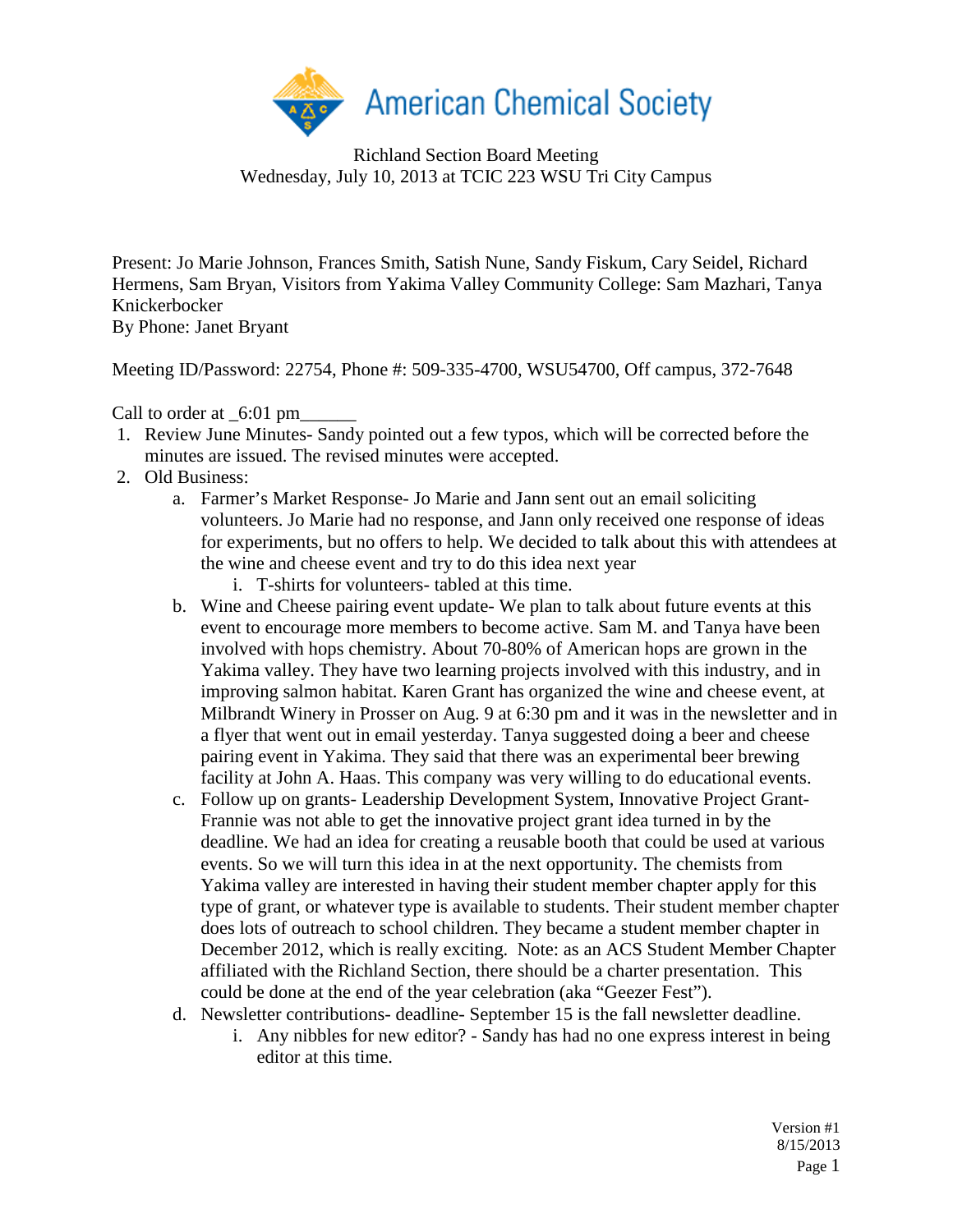

Richland Section Board Meeting Wednesday, July 10, 2013 at TCIC 223 WSU Tri City Campus

- 3. New Business
	- a. ChemLuminary Awards Event in Indianapolis- Need to identify points of contact and poster title- ACS gives almost 40 of these awards to sections each year. We are finalists in two of these awards this year: Innovative use of the Chemists Celebrate Earth Day Theme and the other one for Fostering Interactions Between Local Sections & Student Chapters We need to put together a poster for this event, and Janet and Anna will do this with help from Dave and Frannie. Anna, Richard, Sam B., Janet and perhaps Dave will be attending. Janet suggested listing Dave as main contact with Richard or Sam as alternate. Janet and Anna will be available to accept with Dave as appropriate.
	- b. Question about leadership conference balance (notification from ACS) Satish received an email that our section needs to pay \$400 for the Leadership conference for Jo Marie's attendance. Janet informed us that the section does need to pay this registration, so Satish will send a check. There was a question raised by Tanya about leadership conference attendance for students. Janet offered to find out the details of how they would apply to do this as there are always YCC scholarships to be applied for.
	- c. Elections coming up this fall- The elections are in early November. We need to recruit candidates. Sandy will have September 15 as deadline for fall newsletter including biographies of the candidates. Along with the other offices that are elected this year, Richard's councilor seat is up for re-election. Janet will be putting in something in the newsletter for those who wish to be considered for a national committee. Sam Bryan suggested asking Trisha Smirthwaith to be a candidate for something on the board.
	- d. Fall events planning- (National Chemistry Week, Science Cafes, etc.)- YVCC will try to have one or two speakers a quarter, some from hops industry, but would like speakers for other types of chemists. None of their students are going to attend the regional meeting in Corvallis, OR. Jo Marie offered to work on ideas for fall to present to the board next meeting. Tanya and Sam M. suggested a beer brewing event, or analysis of beer.
	- e. Geezerfest- Janet informed us that at least three Richland section members will be awarded ACS Fellows. She also wants all members to know that any member can nominate a colleague for an award, and she will put this in the newsletter, as National ACS Award nominations just opened and are due November 1.